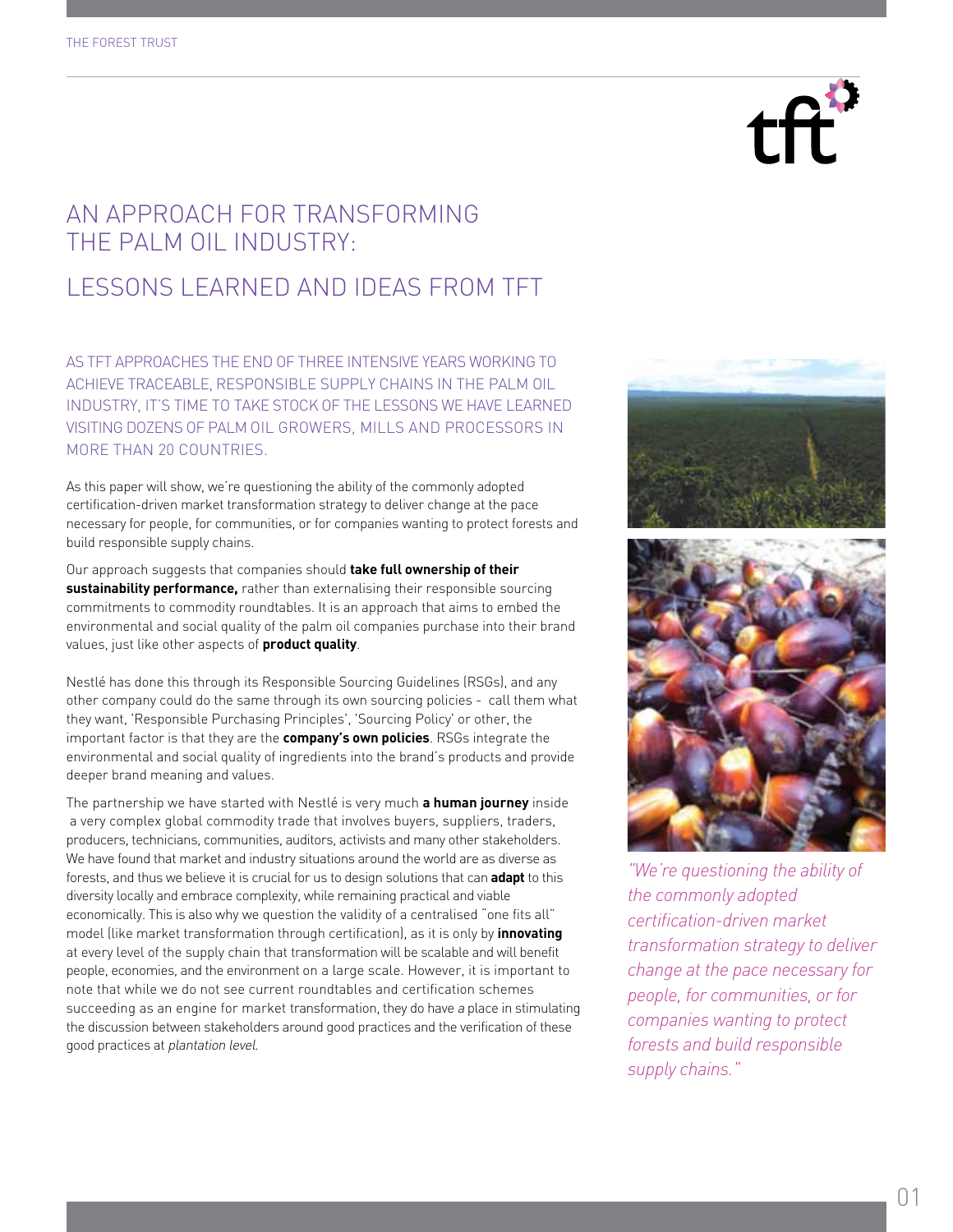# Our approach is guided by three principles:



SETTING KEY VALUES...

...of No Deforestation, respect for workers and their communities, and traditional tenure rights through a proper Free, Prior and Informed Consent (FPIC) process. These are basic environmental and social quality requirements and they have the **biggest impact** on people and the environment - this is what companies should focus on as a priority.



## SEEKING TRACEABILITY:

Brands should **know where their oil comes from**. Without traceability, how can a company know if its purchasing principles are being effectively implemented by its suppliers, and if they are not, find out what and where the issues are?



## Remembering that palm oil is a commodity:

Because it is a commodity, economies of scale and logistics are underpinning the trade. Solutions that make logistics more complicated and add significant costs (like segregation) are not viable.

This document explains the rationale for the strategy TFT and Nestlé have been implementing over the past three years, and how we believe an approach focused on traceability is the fastest way to ensure the transformation of the palm oil industry whilst building on existing efforts that are being made in certification.

# WHAT'S WRONG WITH THE CURRENT SYSTEM?

As we started to look into palm oil supply chains in 2008, we identified four main limitations of the RSPO-driven market transformation model for palm oil:



#### Climate change and deforestation impacts are largely ignored

Clearance of peat and other high carbon stock lands is seldom addressed in the definition of 'sustainable' or 'responsible' palm oil. We must not forget the reason why the whole discussion about sustainable palm oil started ten years ago: it was mostly about deforestation. This issue is still not being tackled adequately in the definition of what is and is not responsible land conversion.



# 'Book & Claim' and 'Segregation' options do not drive change up the supply chain.

In adopting a segregation model, commodity roundtables have copied the supply chain solutions developed for timber certification schemes. In the timber industry segregation and product labelling make sense. Logs cannot be mixed together and wood is the major ingredient of the end consumer product. Palm oil, in comparison, is a liquid and is a minor, near invisible fraction of the final product bought by the consumer. Palm oil is not easily segregated in industrial processes. Companies wanting traceable palm oil from responsible producers have to pay large premiums to refiners and intermediaries for them to isolate/segregate tiny amounts of certified products.





*"Brands should know where their oil comes from. Without traceability, how can a company know if its purchasing principles are being effectively implemented by its suppliers?"*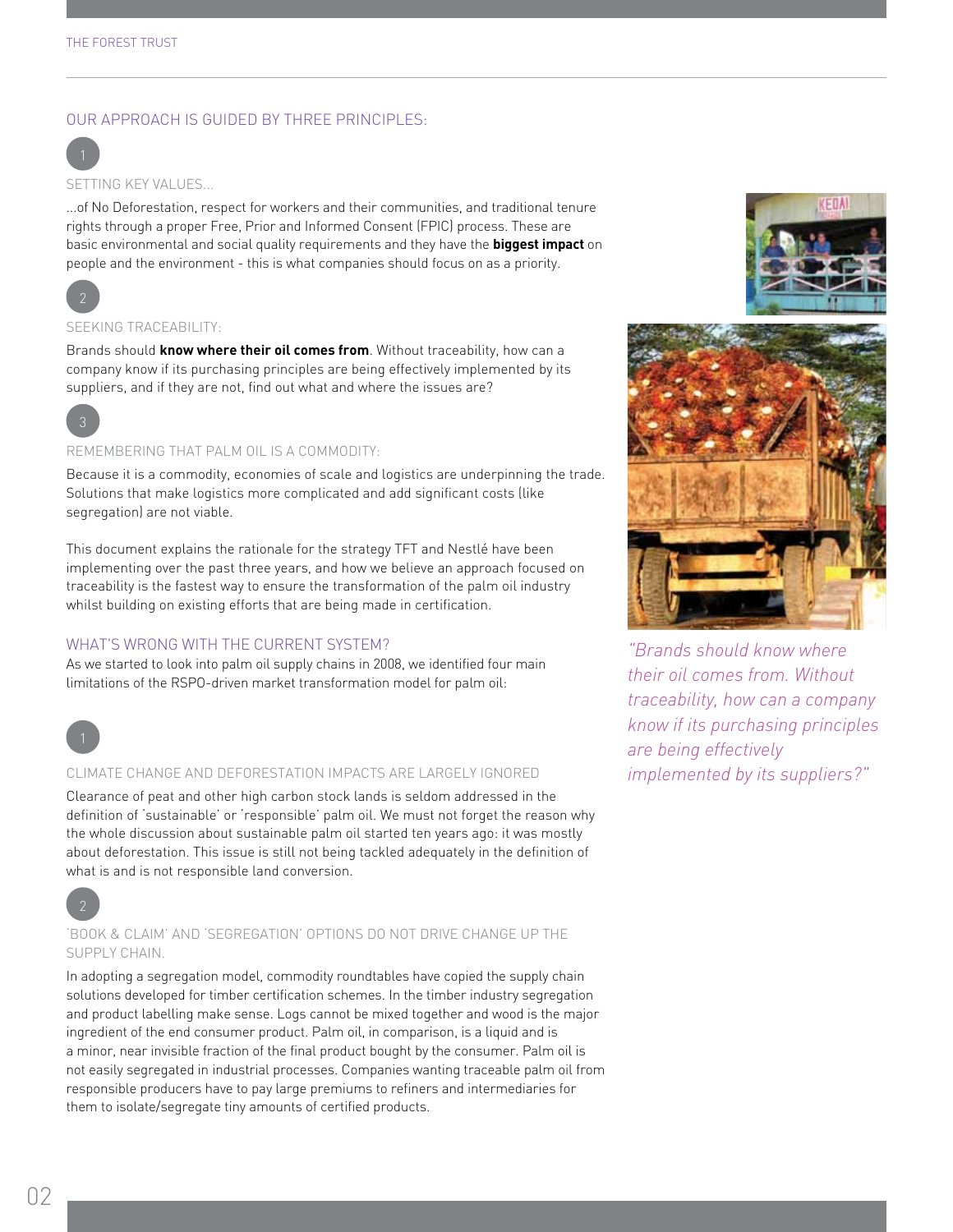Very few consuming markets in the world can absorb such a cost increase. In emerging economies, which represent the majority of global palm oil by volume, none can pay those premiums.

The system also doesn't reward growers who have made the effort to improve their practices, since most of the premium money is used to pay for logistical costs and does not make it back to the farms. This is why we think that this demand for segregation is **unlikely to scale up** at a level that would generate industry transformation at all, or at a pace that can address the key environmental and social issues.

Due to the costs and impracticality of segregation, many brands simply abandon the effort altogether, or purchase Book & Claim RSPO GreenPalm certificates alongside untraceable palm oil. They are often praised for buying GreenPalm certificates without actually having achieved any transformation. Why would they do more? On the growers' side, the premium received is so low that it is unlikely to incentivise anyone. The end result is that there is very little demand for transformation upstream, the majority of the markets remain opaque, and little change happens on the ground.

3

# Smallholders are being actively excluded from supply chains

Smallholders often lack the support and infrastructure to certify their farms with expensive and resource-intensive third-party certification programs. There are some success stories, but they are anecdotal or the result of subsidised aid projects. The truth is that it takes much longer to certify smallholders than it does to certify an industrial plantation. Centralised management and monitoring systems have to be created, farmers trained, auditors have to visit more fields, and many other structural and financial barriers exist, including the cost of certification.

Refiners therefore concentrate their "sustainable" supply base around larger plantations which are able to absorb the certification process – effectively locking smallholder palm oil producers out of international markets and preventing the livelihood benefits they can enjoy through access to trade. This is especially true for independent smallholders who do not benefit from the influence of a plasma (smallholder integration) scheme for certification. Given that 40% of the world's palm oil is produced by smallholders, we are deeply concerned about a certification-driven approach that will result in their exclusion (and the resulting lost opportunity of increasing their yields and reducing overall demand for new planting land).







## It's not fast enough

It takes time for growers to meet extensive, detailed lists of certification indicators that require large amounts of documentation, and then they must wait in line for their turn to be assessed by a limited number of approved auditors. Meanwhile, No Deforestation, protection of peatlands, respect for workers and local communities' traditional tenures are all issues that do not require extensive documentation and can be quickly checked by many different third parties or NGOs. It can turn bulldozers off quickly.

Additionally, there are entire regions of the world where practices like planting on peat, clearing forest or encroaching on indigenous peoples' lands are very rare, due to the natural topography or rule of law. Companies should be able to recognise 'low risk' sources and not waste time with detailed audits in these regions. Instead, they should focus efforts on areas where practices urgently need to be changed to save forests and people.

# $40%$

*"Given that smallholders produce 40% of the world's palm oil, it is deeply troubling that a certification-driven approach results in their exclusion."*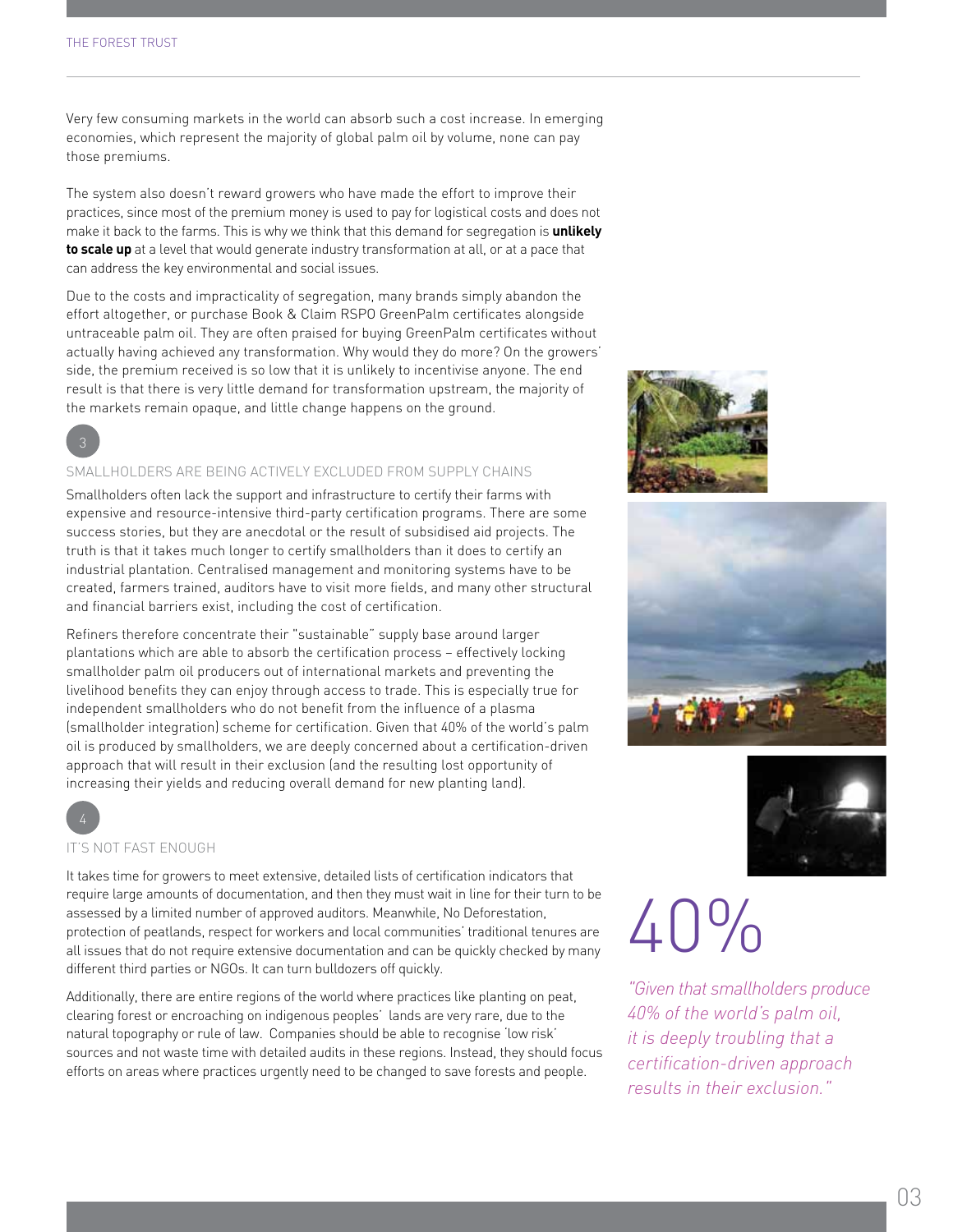# The way forward: "100% Traceable No Deforestation"

TFT believes that responsible palm oil is a key element of our partners' brand value. Brands want values to be represented consistently throughout their supply chains for all their markets, from biscuits in Europe to ice cream in Brazil. **Companies cannot afford expensive segregation** or to switch suppliers entirely. They need technical solutions that will work for moving large volumes of responsible palm oil through supply chains that have already been optimised for their business. It does not make sense to lock smallholders out of meaningful participation in building a sustainable industry.

To use an example, imagine palm oil as water: in countries where water treatment is poorly carried out upstream, every household needs to install a filter at tap level. However, if the water treatment is done well, every household can open the tap and drink water safely without worry.

Through our mapping of the supply chain, we identified that in each country there is only a handful of refineries that "treat" palm oil (on average between 3 and 10). Hardly any are currently committed to making sure that 100% of the palm oil they process is responsible. If those refineries were to commit to making sure that **100% of what comes out of their facility is "safe"** in terms of environmental and social quality, there would be no need for anyone to worry about segregation downstream and the huge complexities this generates (see Figure 1, below).

Starting from the assumption that we need to *minimise the cost of segregation as much* as possible, we must aim to have only responsible oil coming out of a mill or a refinery. This means that everything coming into the mill must be currently implementing or committed to achieving responsible practices.

Palm oil buyers currently face the risk that their supply chains are associated with unacceptable social and environmental practices.

Typical mills and refineries have a mix of FFB/CPO (Fresh Fruit Bunches /Crude Palm Oil) sourced from:

- plantations that are certified RSPO (Roundtable on Responsible Palm Oil)
- plantations that are not yet certified/responsible, but are moving in that direction
- smallholders
- plantations that do not intend to become responsible actors

The output from refineries is in essence a traditional RSPO Mass Balance flow: a blend of certified palm oil with uncertified, usually untraceable oil, presenting a risk to buyers that their supply chains are associated with unacceptable social and environmental practices.





*"Our mapping of the supply chain identified in each country has found that only a handful of refineries "treat" palm oil. Hardly any are currently committed to making sure that 100% of the palm oil they process is responsible"*

#### **Figure 1:**

The water treatment plan / palm oil refinery analogy



**TREATMENT STATION = REFINERY**



**DRINKABLE WATER FOR EVERYONE = RESPONSIBLE PALM FOR EVERYONE**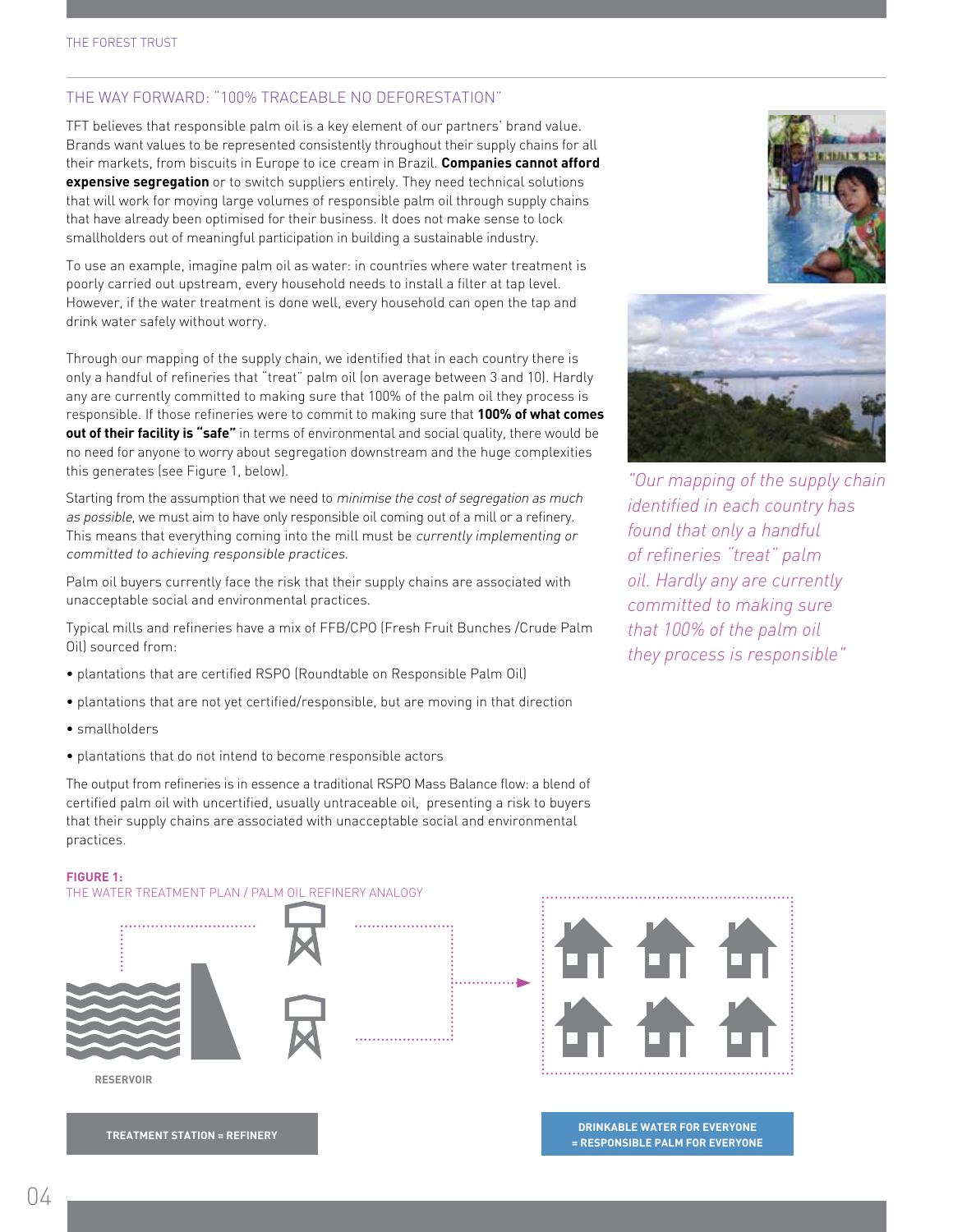TFT's approach begins with these natural flows and asks the following additional effort from the refinery / mill:

• Achieve full traceability back to the farm, plantation or group of smallholders

• Assess and monitor its suppliers' current practices but also their willingness to improve, and support them to achieve real change.

• Eliminate from the supply chain those plantations and growers who are not performing well in terms of sustainability and who are not interested in changing.

As a result, and relatively quickly, 100% of the palm oil flowing out of a refinery can be:

- **100% traceable**
- **a mix of "responsible" and "moving towards responsible"** (with the entry level of responsibility being a commitment to implement a **No Deforestation** policy and a credible and transparent action plan that can be monitored by second and third parties)

This is illustrated in Figure 2, below.

Also, and because there will naturally be a mix of RSPO with non RSPO, this flow will naturally qualify as RSPO Mass Balance, allowing those companies who have made RSPO commitments to show progress on those.

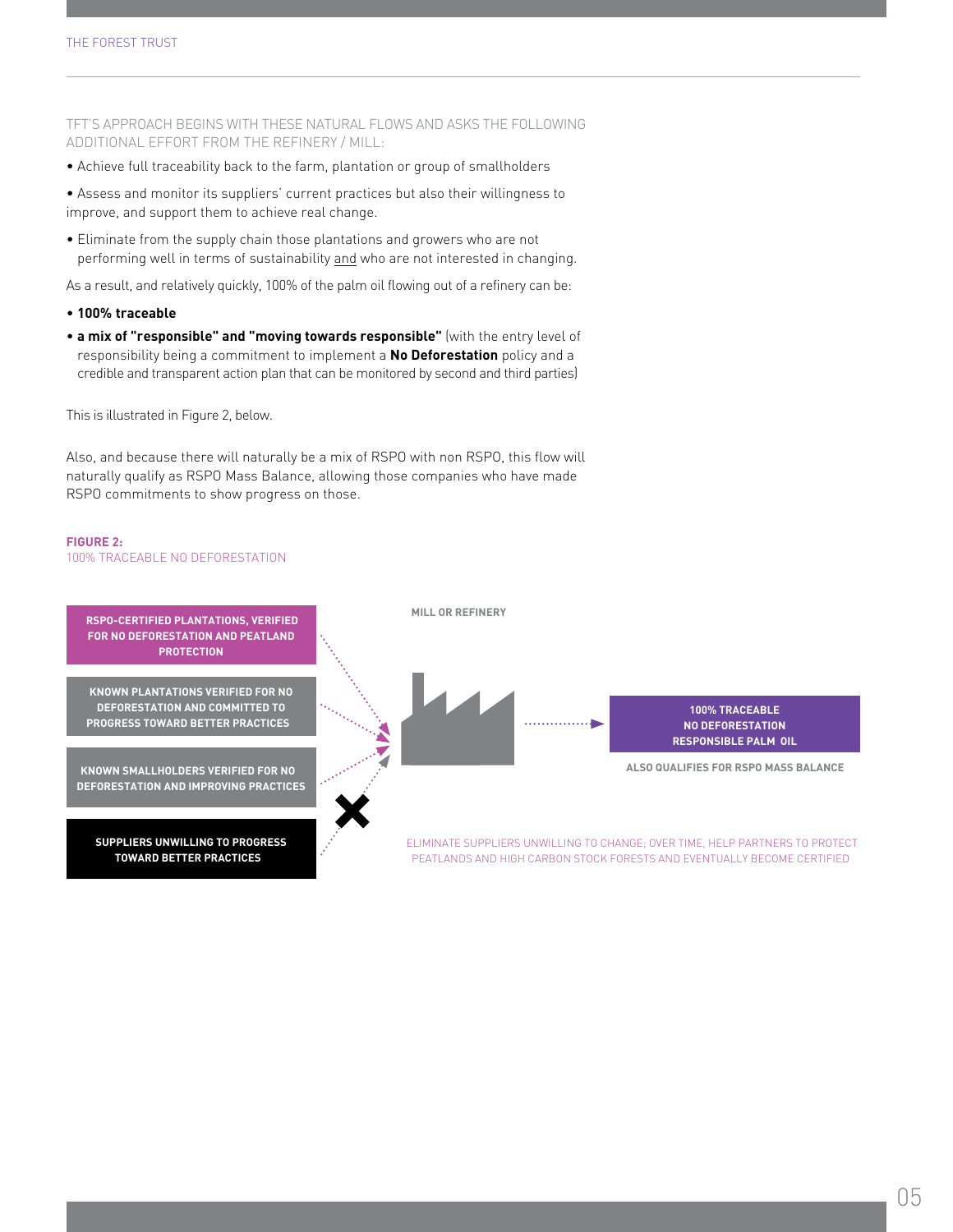# What does it take to put one flow of 100% traceable no deforestation oil into practice?

TFT takes a supply chain approach to implementing change. Changes come from the combined effort of supply chain actors sharing the same values and the same ambition:

# Retailers and manufacturers MUST:

demand **traceability** as a first step, and, forming a critical mass, make suppliers understand that GreenPalm certificates will only ever be a short-term solution for mainstream markets. If the right signals are not sent to suppliers, how can we expect them to transform? TFT is working with dozens of buyers in the US, UK, France, Switzerland, Philippines and Singapore to coordinate their requests for fully traceable, responsible, No Deforestation palm oil.

We have found that **involving the supplier's procurement teams, not just sales or sustainability teams**, is crucial.

# Processors and intermediaries must:

**cooperate with buyers to open up supply chains transparently** and share information about sources, performance and risks.

TFT is increasingly seeing willingness on the part of some traders and mills to provide traceability and a deeper understanding of sustainability risk to their clients, even after years of thriving on opacity in commodity supply chains. They are coming to terms with the fact that NGO and consumer pressure on brands to be responsible actors will only increase, and that traceability could actually be a tool to make their business sustainable by better controlling access to raw material and avoid time and energy lost in crisis management when bad practices are discovered in their supply chains.

**not talk to suppliers about price only:** Where does the oil I buy come from? Who are the growers? What are the conditions there? Are my suppliers deforesting?

**take ownership of the process of building verification systems upstream** to provide concrete evidence to any interested party that the oil is traceable and meets certain responsibility criteria. For this to occur, **innovation** needs to happen among the growers, the mills, the refiners and the traders.

# TFT (or other organisations) help to:

**assess risk throughout the supply chain,** including individual suppliers, through field visits. Because the 100% Traceable No Deforestation approach does not rely solely on certification to assess supplier performance but rather depends on more flexible assessments of producers' and suppliers' willingness to improve, it is essential for companies to partner with field experts who have strong ties to local watchdog groups in order to have a full understanding of sustainability performance.

**Bring supply chain actors together to innovate and find solutions**. In our view there are many ways to provide evidence of traceability and responsible practices in order to build a 100% Traceable No Deforestation flow of oil. That is why we don't suggest a one-size-fits-all solution, but guide partners to let solutions emerge naturally among industry actors, who, after all, know best what can and cannot work. We can provide tools like traceability software and performance tracking, but ultimately we feel that true transformation can happen only if it is driven by the supply chain actors themselves.

# third parties such as local ngos or certifiers can:

**provide an external verification** of the quality of the traceability systems in place, and how responsibly a producer is acting on the ground.

*"If the right signals are not sent to suppliers, how can we expect them to transform? In our experience, involving suppliers' procurement teams, not just sales or sustainability teams, is crucial."*



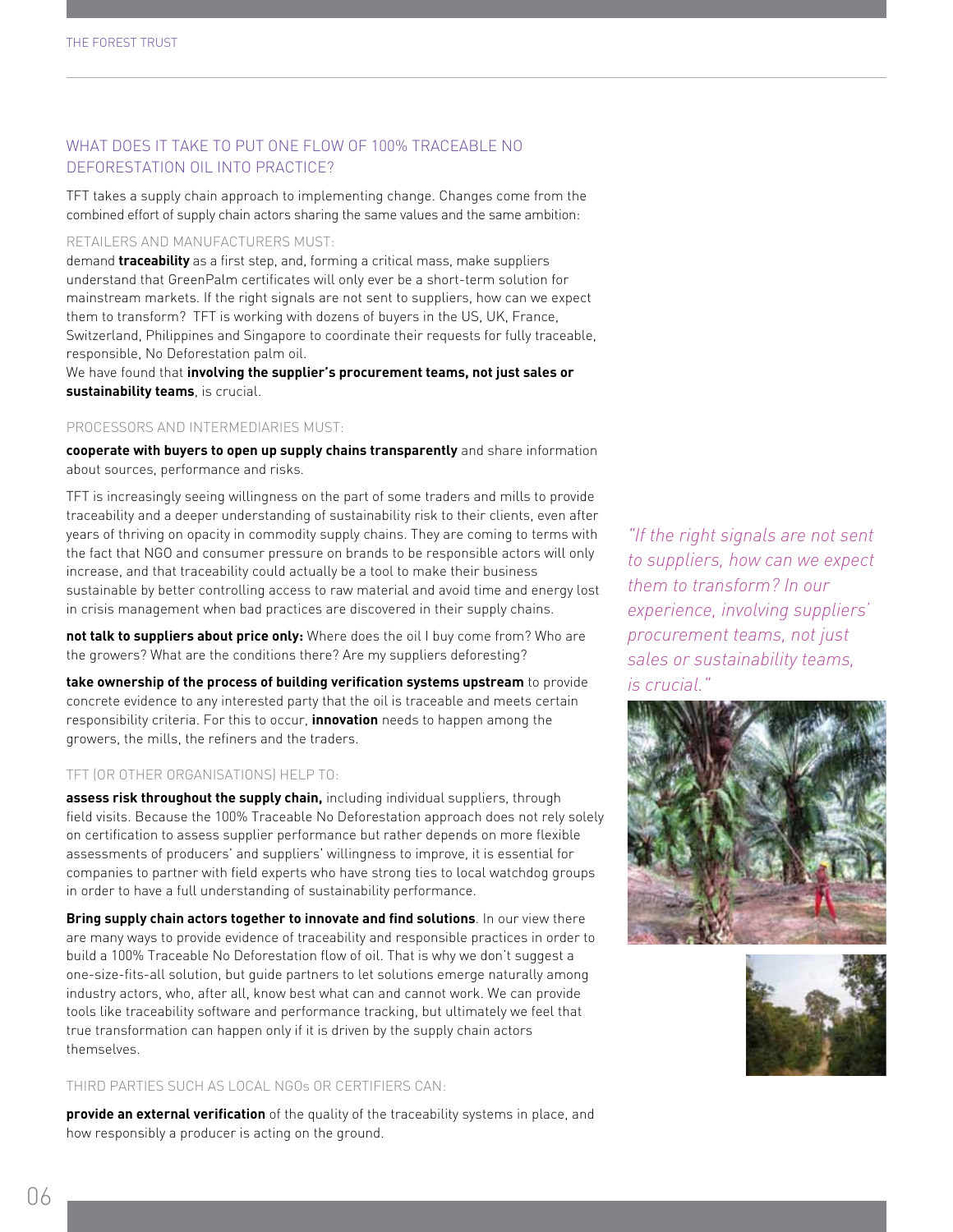# 100% Traceable No Deforestation: A tool for scaling up industry transformation

Nestlé's approach has been accused of being "niche". It is anything but. It is already bringing traceable, responsible palm oil at a decent cost to emerging markets that use a lot of palm oil, including the Philippines and Indonesia. Eliminating logistical complexity is freeing up money to invest in supporting transformation on the ground: at plantation and smallholder level. **Nestlé's approach can easily be reproduced by any brand, with or without TFT. It is driven by the brand and can be implemented by anyone**.

It is true, though, that it is a very demanding approach:

**First, the brand needs to look inside and question itself internally**. In Nestlé's case, the Greenpeace campaign accelerated this process. But it is nevertheless challenging to set ambitious targets in terms of environmental and social quality and discuss values in what is perceived as a price-driven commodity market. It takes **courage** to make these requirements a true part of how business is done on a daily basis, including deploying it throughout the organisation and providing adequate resources to be able to make it happen.

Once it has defined its values and translated them into Responsible Sourcing Principles, the brand needs to **take a genuine interest** in its supply chain. Rather than waiting for suppliers to come with a cheap, ready solution or taking the shortcut of buying GreenPalm certificates, the procurement teams need to **engage** with suppliers to better understand their constraints and ask for traceable, responsible flows. This transparency phase is essential but takes time, energy and a lot of **trust-building** between individuals.

For traders and intermediaries, this demand is an opportunity to differentiate. But it is also hard work to untangle the complexities of an operation that has for years been optimised to keep prices down, not bring traceability and responsibility.

For upstream actors (processors, mills, growers), the challenge is in **innovating** to provide buyers with **evidence and verification** of good practices and traceability.

These are clearly investments worth making to ensure the long-term sustainability of such a key product, as well as providing jobs, income and nutrition to billions of people worldwide.

TFT doesn't pretend to have all the answers; we keep an open mind and want to learn from others' experience. However, we believe that the approach described in this paper and currently being implemented by Nestlé and other companies is a powerful way forward for responsible palm oil. It is ambitious, it is economically viable, it is inclusive, and it is quickly scalable, anywhere in the world. Moreover and this is a very important point - this approach does not rely on one single organisation. Values like traceability and No Deforestation do not belong to anyone. It is an **open source** approach that anyone can adopt at any time. The more brands willing to adopt such an approach, the faster the industry will transform, and the faster people and forests will be respected.





*"For traders and intermediaries, this demand is an opportunity to differentiate. But it is also hard work to untangle the complexities of an operation that has been for years optimised to keep prices down, not bring traceability and responsibility."*